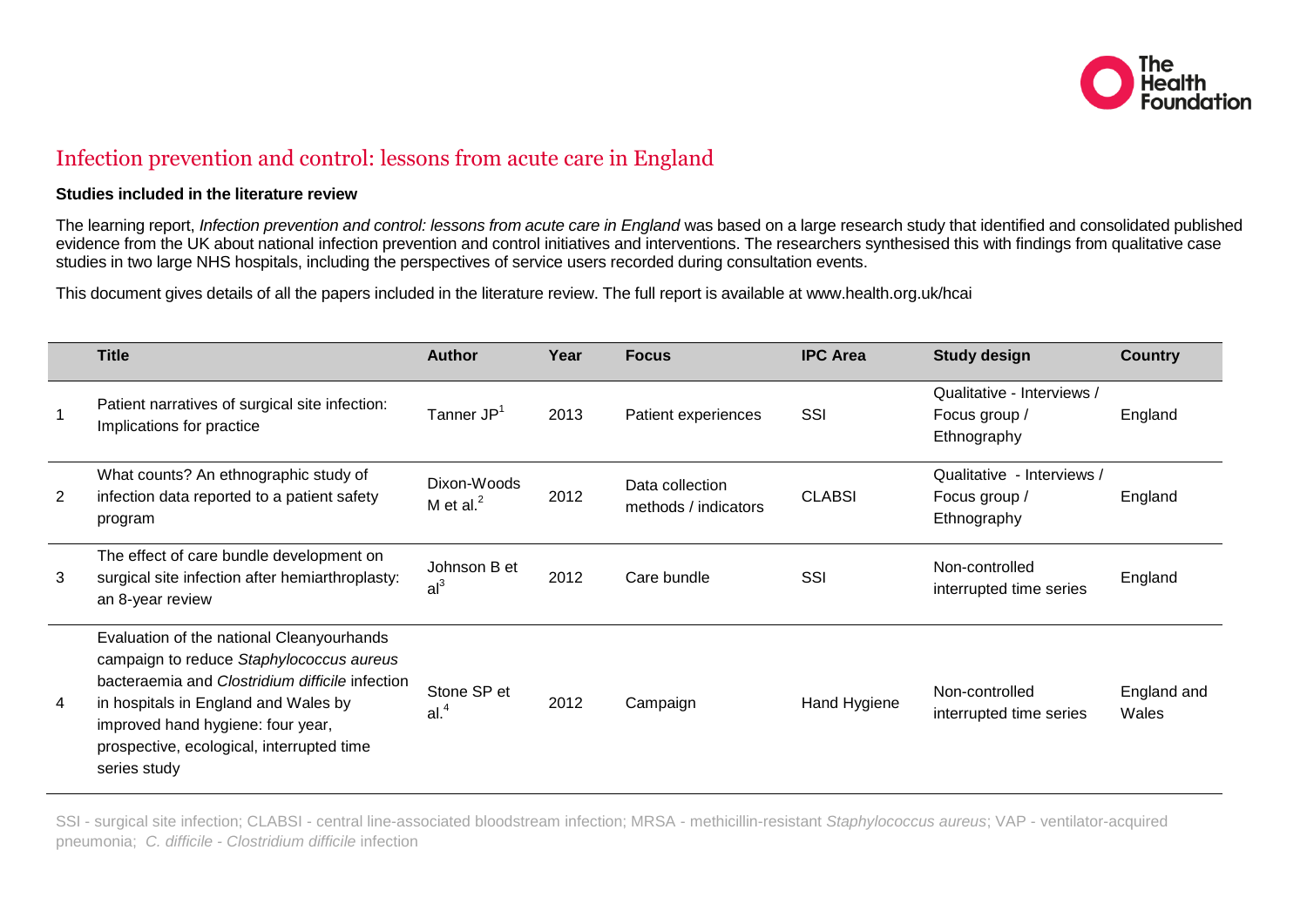|    | <b>Title</b>                                                                                                                                                                                                                                              | <b>Author</b>                          | Year | <b>Focus</b>                      | <b>IPC Area</b>        | <b>Study design</b>                                       | <b>Country</b> |
|----|-----------------------------------------------------------------------------------------------------------------------------------------------------------------------------------------------------------------------------------------------------------|----------------------------------------|------|-----------------------------------|------------------------|-----------------------------------------------------------|----------------|
| 5  | Trends in Staphylococcus aureus<br>bacteraemia and impacts of infection control<br>practices including universal MRSA<br>admission screening in a hospital in<br>Scotland, 2006-2010: Retrospective cohort<br>study and time-series intervention analysis | Lawes $TE:5$                           | 2012 | Diagnostic testing /<br>screening | <b>MRSA</b>            | Controlled interrupted<br>time series                     | Scotland       |
| 6  | Universal screening for meticillin-resistant<br>Staphylococcus aureus in acute care: Risk<br>factors and outcome from a multicentre study                                                                                                                 | Reilly JSS; <sup>6</sup>               | 2012 | Diagnostic testing /<br>screening | <b>MRSA</b>            | Controlled interrupted<br>time series                     | Scotland       |
| 7  | Multiple component patient safety<br>intervention in English hospitals: controlled<br>evaluation of second phase                                                                                                                                          | Benning A et<br>al. <sup>7</sup>       | 2011 | Organisational<br>intervention    | General/<br>multimodal | Controlled before-and-<br>after                           | England        |
| 8  | Improving reliability of clinical care practices<br>for ventilated patients in the context of a<br>patient safety improvement initiative                                                                                                                  | Pinto A at al. <sup>8</sup>            | 2011 | Care bundle                       | <b>VAP</b>             | Qualitative - Interviews<br>Focus groups /<br>Ethnography | <b>UK</b>      |
| 9  | The effect of computer-assisted learning<br>versus conventional teaching methods on the<br>acquisition and retention of handwashing<br>theory and skills in pre-qualification nursing<br>students: A randomised controlled trial.                         | Bloomfield et<br>al. $9$               | 2010 | Educational<br>intervention       | Hand Hygiene           | Randomised controlled<br>trial                            | England        |
| 10 | Effects of 'bare below the elbows' policy on<br>hand contamination of 92 hospital doctors in<br>a district general hospital                                                                                                                               | Willis-Owen<br>CA et al. <sup>10</sup> | 2010 | Campaign                          | Hand Hygiene           | Case-control                                              | England        |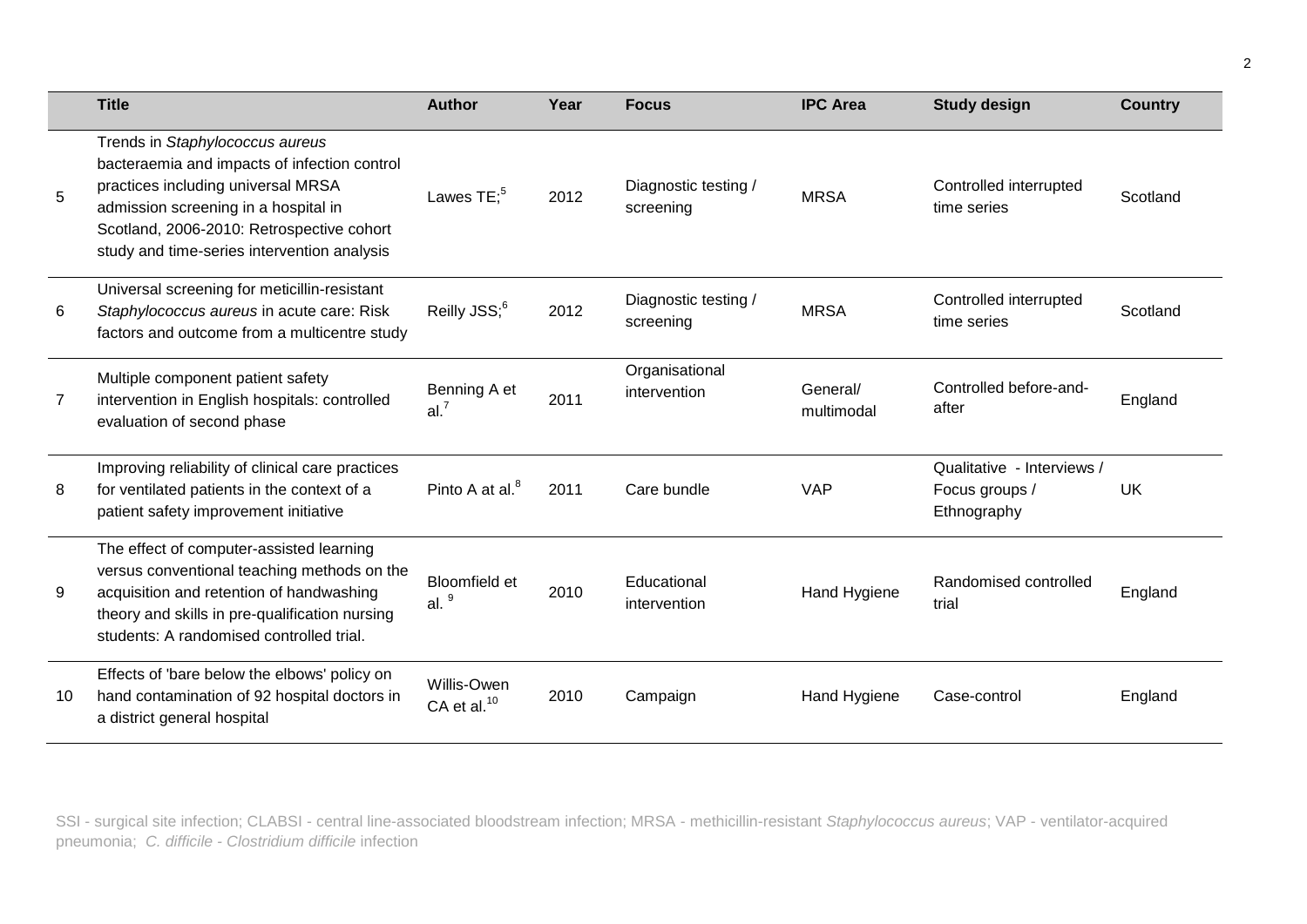|         | <b>Title</b>                                                                                                                                                                                                                 | <b>Author</b>                        | Year | <b>Focus</b>                   | <b>IPC Area</b>        | <b>Study design</b>                                         | <b>Country</b> |
|---------|------------------------------------------------------------------------------------------------------------------------------------------------------------------------------------------------------------------------------|--------------------------------------|------|--------------------------------|------------------------|-------------------------------------------------------------|----------------|
| 11      | Healthcare-associated infection and the<br>patient experience: a qualitative study using<br>patient interviews                                                                                                               | Burnett E etal.<br>11                | 2010 | Patient experiences            | <b>MRSA</b>            | Qualitative - Interviews /<br>Focus groups /<br>Ethnography | <b>NA</b>      |
| $12 \,$ | Reduction of ventilator-associated<br>pneumonia: active versus passive guideline<br>implementation                                                                                                                           | Hawe CS et<br>al. <sup>12</sup>      | 2009 | Care bundle<br>implementation  | <b>VAP</b>             | Non-controlled before-<br>and-after                         | Scotland       |
| 13      | The dynamics of professions and<br>development of new roles in public services<br>organisations: The case of modern matrons<br>in the English NHS                                                                            | Currie GK <sup>13</sup>              | 2009 | Organisational<br>intervention | General/<br>multimodal | Qualitative-Interviews /<br>Focus groups /<br>Ethnography   | England        |
| 14      | Results of a multicentre randomised<br>controlled trial of statistical process control<br>charts and structured diagnostic tools to<br>reduce ward-acquired meticillin-resistant<br>Staphylococcus aureus: the CHART Project | Curran E et<br>al. <sup>14</sup>     | 2008 | Surveillance                   | <b>MRSA</b>            | Randomised controlled<br>trial                              | <b>UK</b>      |
| 15      | Soft authority: ecologies of infection<br>management in the working lives of modern<br>matrons and infection control staff                                                                                                   | Crawford P et<br>al. <sup>15</sup>   | 2008 | Organisational<br>intervention | General/<br>multimodal | Qualitative - Interviews /<br>Focus groups /<br>Ethnography | England        |
| 16      | Diagnosis, management and prevention of<br>ventilator-associated pneumonia in the UK                                                                                                                                         | Hunter et al. <sup>16</sup>          | 2007 | Surveillance                   | <b>VAP</b>             | Qualitative - Survey                                        | UK             |
| 17      | Bed occupancy and incidence of Methicillin-<br>resistant Staphylococcus aureus infection in<br>an intensive care unit                                                                                                        | Howie AJ<br>&Ridley SA <sup>17</sup> | 2008 | Organisational factors         | <b>MRSA</b>            | Retrospective cohort                                        | Wales          |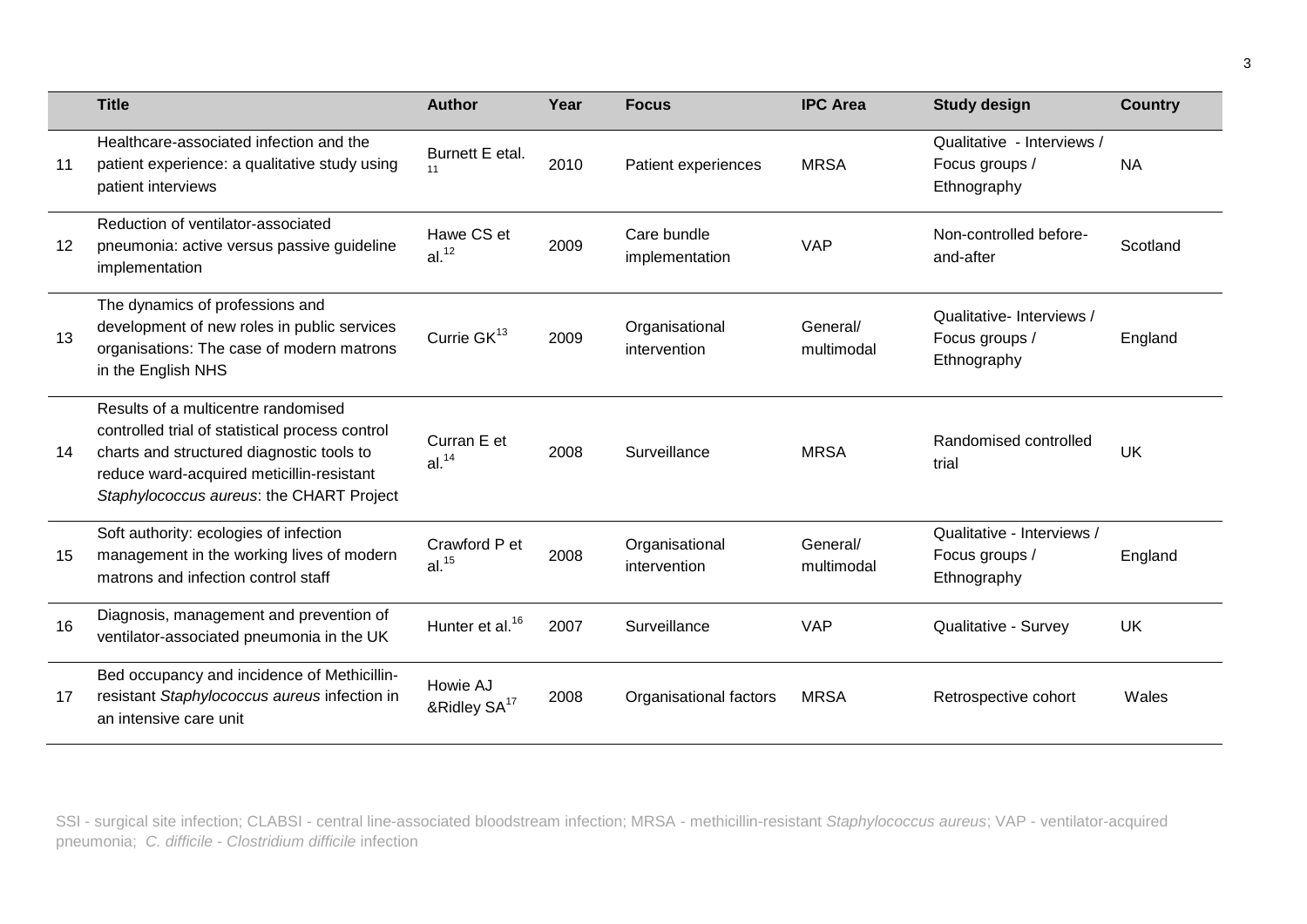|    | <b>Title</b>                                                                                                                                                             | <b>Author</b>                    | Year | <b>Focus</b>                            | <b>IPC Area</b>        | <b>Study design</b>                 | <b>Country</b>   |
|----|--------------------------------------------------------------------------------------------------------------------------------------------------------------------------|----------------------------------|------|-----------------------------------------|------------------------|-------------------------------------|------------------|
| 18 | Clinician-led surgical site infection<br>surveillance of orthopaedic procedures: a UK<br>multi-centre pilot study                                                        | Morgan M et<br>al. <sup>18</sup> | 2005 | Surveillance                            | SSI                    | Retrospective cohort                | England<br>Wales |
| 19 | Significant reduction of endemic MRSA<br>acquisition and infection in cardiothoracic<br>patients by means of an enhanced targeted<br>infection control programme         | Schelenz S <sup>19</sup>         | 2005 | Guideline<br>implementation             | <b>MRSA</b>            | Retrospective cohort                | England          |
| 20 | Performance feedback of hand hygiene,<br>using alcohol gel as the skin decontaminant,<br>reduces the number of inpatients newly<br>affected by MRSA and antibiotic costs | MacDonald A<br>et al. $20$       | 2004 | Audit and feedback                      | Hand Hygiene           | Non-controlled before-<br>and-after | England          |
| 21 | The funding and organisation of infection<br>control in NHS hospital trusts: a study of<br>infection control professionals' views                                        | Croxson B et<br>al. $21$         | 2003 | Organisational factors                  | General/<br>multimodal | Qualitative - Survey                | England          |
| 22 | A user evaluation of the Nosocomial Infection<br>National Surveillance System: surgical site<br>infection module                                                         | Wilson JA et<br>al. $22$         | 2002 | Surveillance                            | SSI                    | <b>Qualitative- Survey</b>          | England          |
| 23 | Controlling methicillin-resistant<br>Staphylococcus aureus: a feedback<br>approach using annotated statistical process<br>control charts                                 | Curran ET et<br>al. $^{23}$      | 2002 | Data collection<br>methods / indicators | <b>MRSA</b>            | Non-controlled before-<br>and-after | Scotland         |
| 24 | When the user is not the chooser: learning<br>from stakeholder involvement in technology<br>adoption decisions in infection control                                      | Ahmad R et<br>al <sup>24</sup>   | 2012 | Organisational factors                  | General/<br>multimodal | Qualitative -interviews             | England          |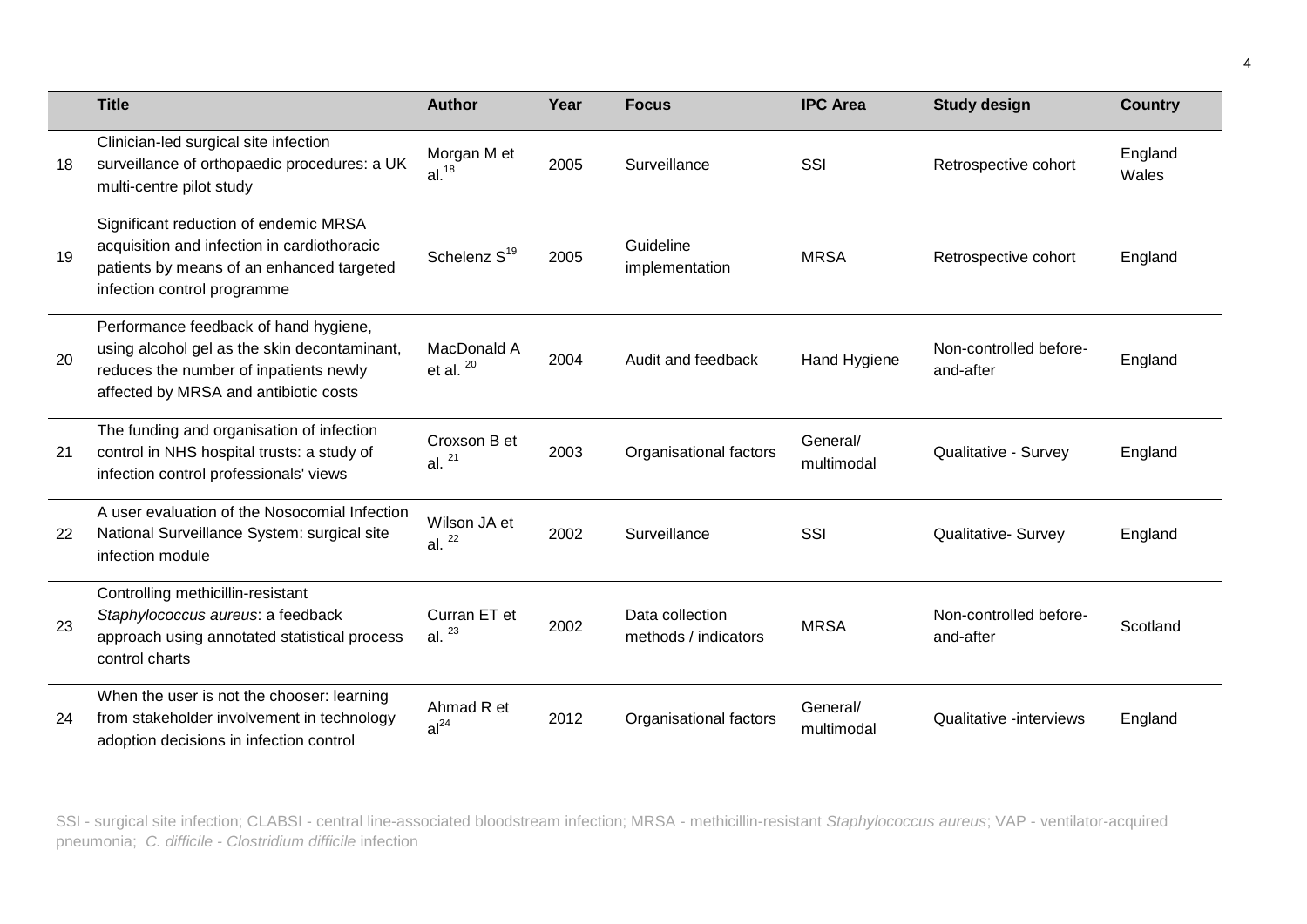|    | <b>Title</b>                                                                                                                                                            | <b>Author</b>                      | Year | <b>Focus</b>                                                           | <b>IPC Area</b>        | <b>Study design</b>                                         | <b>Country</b>       |
|----|-------------------------------------------------------------------------------------------------------------------------------------------------------------------------|------------------------------------|------|------------------------------------------------------------------------|------------------------|-------------------------------------------------------------|----------------------|
| 25 | Evidence that hospital hygiene is important in<br>the control of methicillin-resistant<br>Staphylococcus aureus                                                         | Rampling A et<br>al <sup>25</sup>  | 2001 | Diagnostic testing /<br>screening                                      | <b>MRSA</b>            | Non-controlled before-<br>and-after                         | England              |
| 26 | A district general hospital's method of post-<br>operative infection surveillance including<br>post-discharge follow-up, developed over a<br>five-year period           | Stockley et al.<br>26              | 2001 | Surveillance                                                           | SSI                    | Non-controlled before-<br>and-after                         | England              |
| 27 | The costs and benefits of hospital MRSA<br>screening (Structured abstract)                                                                                              | Guleri A et al.<br>27              | 2011 | Diagnostic testing /<br>screening                                      | <b>MRSA</b>            | Non-controlled<br>interrupted time series                   | England              |
| 28 | Attitudes towards infection prevention and<br>control: an interview study with nursing<br>students and nurse mentors                                                    | Ward DJ <sup>28</sup>              | 2012 | Individual factors<br>influencing<br>implementation /<br>effectiveness | General/<br>multimodal | Qualitative - Interviews /<br>Focus groups /<br>Ethnography | England              |
| 29 | The Feedback Intervention Trial (FIT) -<br>Improving Hand-Hygiene Compliance in UK<br>Healthcare Workers: A Stepped Wedge<br><b>Cluster Randomised Controlled Trial</b> | Fuller CM <sup>29</sup>            | 2012 | Audit & feedback                                                       | Hand Hygiene           | Randomised controlled<br>trial                              | England and<br>Wales |
| 30 | Involving the patient to ask about hospital<br>hand hygiene: a National Patient Safety<br>Agency feasibility study                                                      | Pittet D et al.<br>30 <sub>2</sub> | 2011 | Patient involvement                                                    | Hand Hygiene           | Qualitative - Survey and<br>interview                       | England              |
| 31 | Infection control nurses' perceptions of the<br>Code of Hygiene                                                                                                         | Randle J <sup>31</sup>             | 2011 | Guideline development<br>/ implementation                              | General/<br>multimodal | Qualitative - Interviews /<br>Focus groups /<br>Ethnography | England              |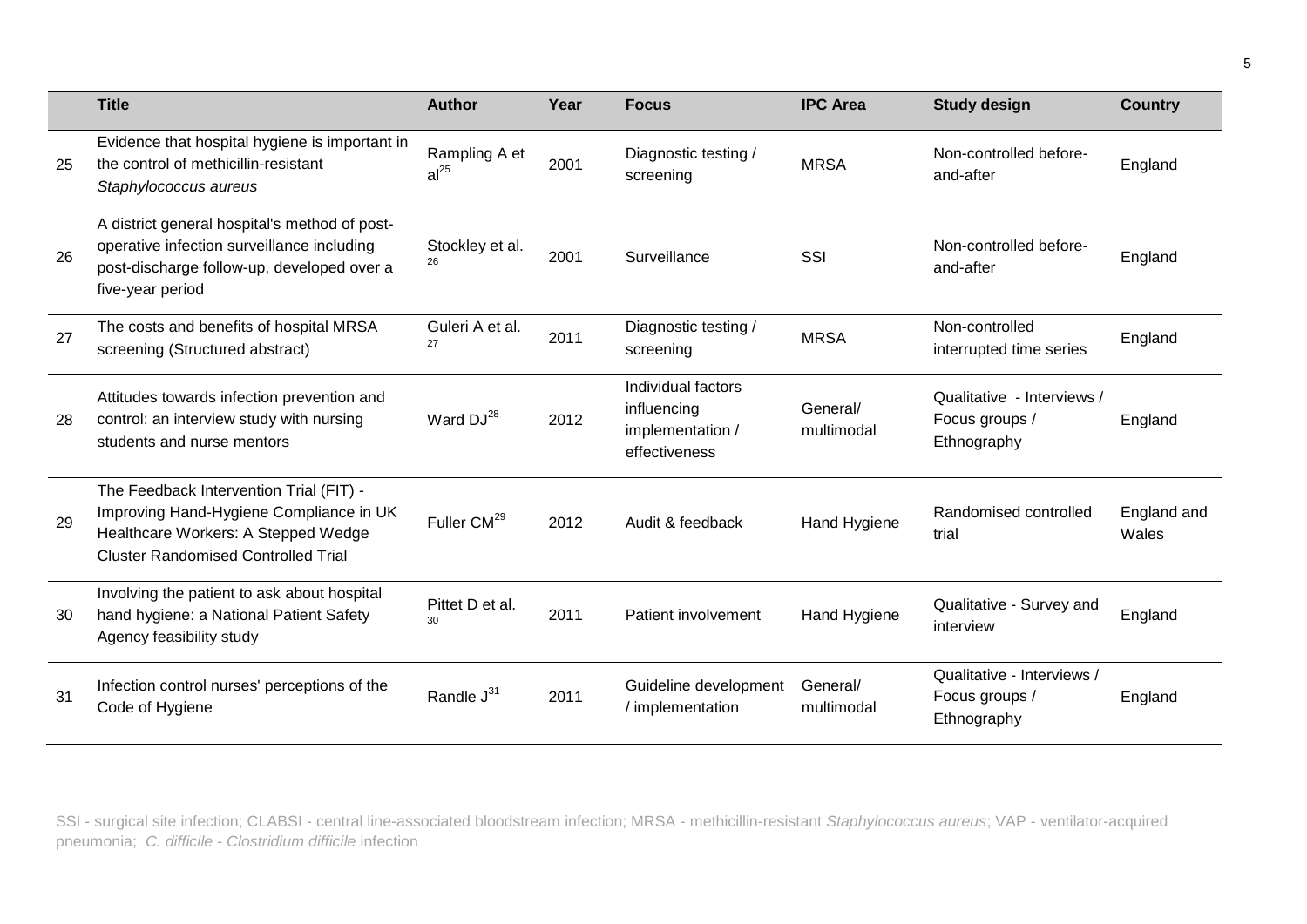|    | <b>Title</b>                                                                                                                                                 | <b>Author</b>                     | Year | <b>Focus</b>                                                                        | <b>IPC Area</b>        | <b>Study design</b>                                         | <b>Country</b> |
|----|--------------------------------------------------------------------------------------------------------------------------------------------------------------|-----------------------------------|------|-------------------------------------------------------------------------------------|------------------------|-------------------------------------------------------------|----------------|
| 32 | Infection-free surgery: how to improve hand-<br>hygiene compliance and eradicate methicillin-<br>resistant Staphylococcus aureus from<br>surgical wards      | Davis CR <sup>32</sup>            | 2010 | Behavioural<br>intervention                                                         | Hand Hygiene           | Non-controlled before-<br>and-after                         | <b>NA</b>      |
| 33 | Exploring the hand hygiene competence of<br>student nurses: a case of flawed self<br>assessment                                                              | Cole $M^{33}$                     | 2009 | Individual factors<br>influencing<br>implementation /<br>effectiveness              | Hand Hygiene           | Qualitative - mixed                                         | England        |
| 34 | A simple effective clean practice protocol<br>significantly improves hand decontamination<br>and infection control measures in the acute<br>surgical setting | Howard DP et<br>al. <sup>34</sup> | 2009 | Educational<br>intervention                                                         | General/<br>multimodal | Non-controlled before-<br>and-after                         | <b>NA</b>      |
| 35 | The matron's role in acute National Health<br>Service trusts                                                                                                 | Gould $D^{35}$                    | 2008 | Organisational factors                                                              | General/<br>multimodal | Qualitative - Interviews /<br>Focus groups /<br>Ethnography | England        |
| 36 | Discourse of 'transformational leadership' in<br>infection control                                                                                           | Koteyko et al <sup>36</sup>       | 2008 | Organisational factors                                                              | General/<br>multimodal | Qualitative - Interviews /<br>Focus groups /<br>Ethnography | England        |
| 37 | The habitus of hygiene: discourses of<br>cleanliness and infection control in nursing<br>work                                                                | Brown B et<br>al. <sup>37</sup>   | 2008 | Social & organisational<br>factors influencing<br>implementation /<br>effectiveness | General/<br>multimodal | Qualitative - Interviews /<br>Focus groups /<br>Ethnography | England        |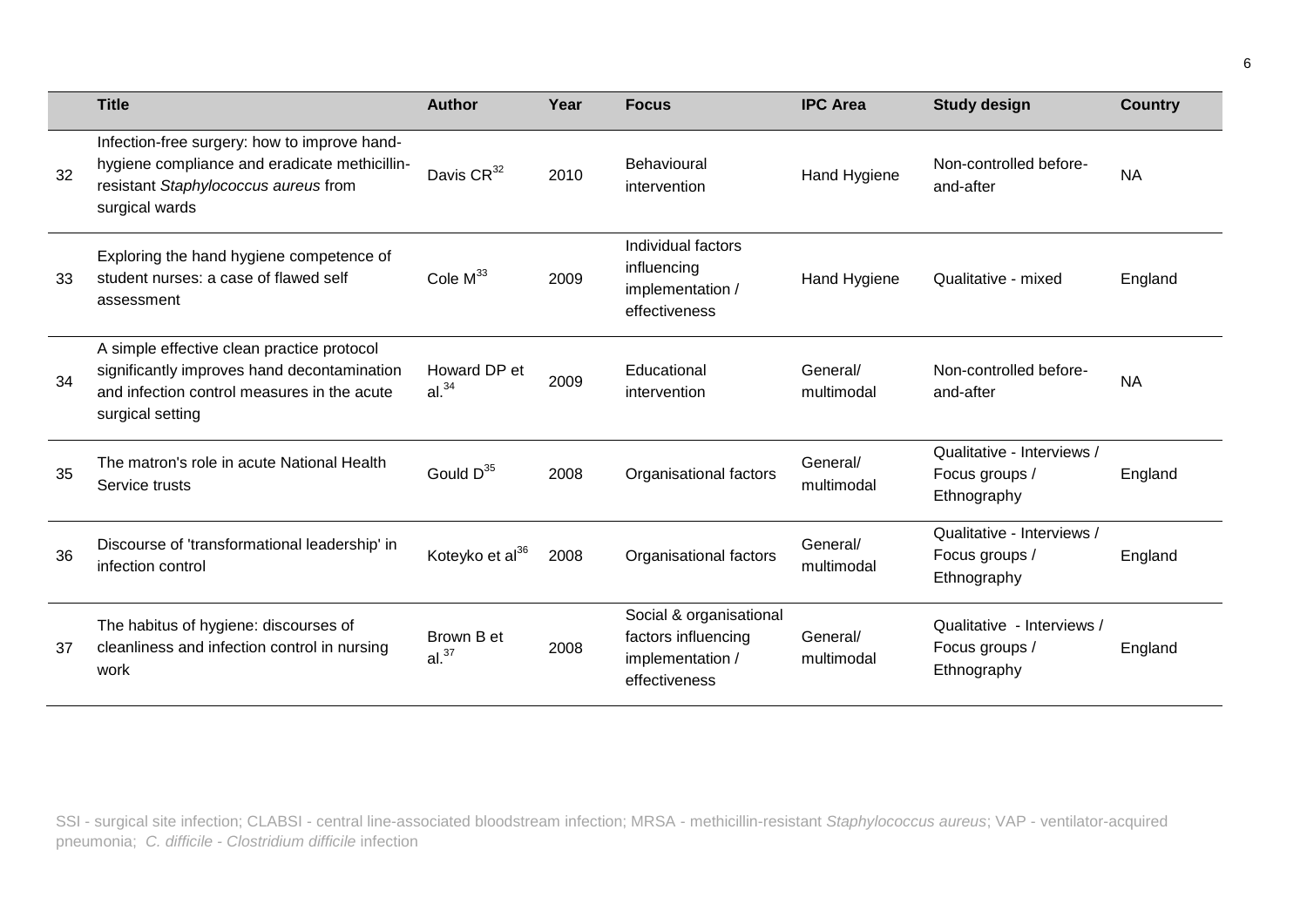|    | <b>Title</b>                                                                                                                                     | <b>Author</b>                    | Year | <b>Focus</b>                                                                                         | <b>IPC Area</b>        | <b>Study design</b>                                         | <b>Country</b>   |
|----|--------------------------------------------------------------------------------------------------------------------------------------------------|----------------------------------|------|------------------------------------------------------------------------------------------------------|------------------------|-------------------------------------------------------------|------------------|
| 38 | Hand hygiene practices: nursing students'<br>perceptions                                                                                         | Barrett R <sup>38</sup>          | 2008 | Organisational and<br>Individual factors<br>influencing<br>implementation /<br>effectiveness         | Hand Hygiene           | Qualitative - Interviews /<br>Focus groups /<br>Ethnography | <b>NA</b>        |
| 39 | Hand hygiene                                                                                                                                     | Lusardi G <sup>39</sup>          | 2007 | Social, organisational<br>and Individual factors<br>influencing<br>implementation /<br>effectiveness | Hand Hygiene           | Qualitative - Interviews /<br>Focus groups /<br>Ethnography | Wales            |
| 40 | Hand-hygiene behaviour, attitudes and<br>beliefs in first year clinical medical students                                                         | Hunt DC et<br>al <sup>40</sup>   | 2005 | Educational<br>intervention                                                                          | Hand Hygiene           | Qualitative - Survey                                        | England          |
| 41 | Using indicator development to revise<br>infection control activities in an acute NHS<br>trust                                                   | Watterson L <sup>41</sup>        | 2004 | Organisational<br>intervention                                                                       | General/<br>multimodal | Non-controlled before-<br>and-after                         | England          |
| 42 | A survey of doctors' and nurses' knowledge,<br>attitudes and compliance with infection<br>control guidelines in Birmingham teaching<br>hospitals | Stein AD et<br>al. <sup>42</sup> | 2003 | Organisational &<br>individual factors<br>influencing<br>implementation /<br>effectiveness           | General/<br>multimodal | Qualitative - Survey                                        | England          |
| 43 | Large variation in MRSA policies, procedures<br>and prevalence in English intensive care<br>units: a questionnaire analysis                      | Hails J et al. <sup>43</sup>     | 2003 | Organisational factors                                                                               | <b>MRSA</b>            | Qualitative - Survey                                        | England<br>Wales |
| 44 | Technology adoption and implementation in<br>organisations: comparative case studies of<br>12 English NHS Trusts                                 | Kyratsis et<br>al. <sup>44</sup> | 2012 | Organisational factors                                                                               | General/<br>multimodal | Qualitative -interviews                                     | England          |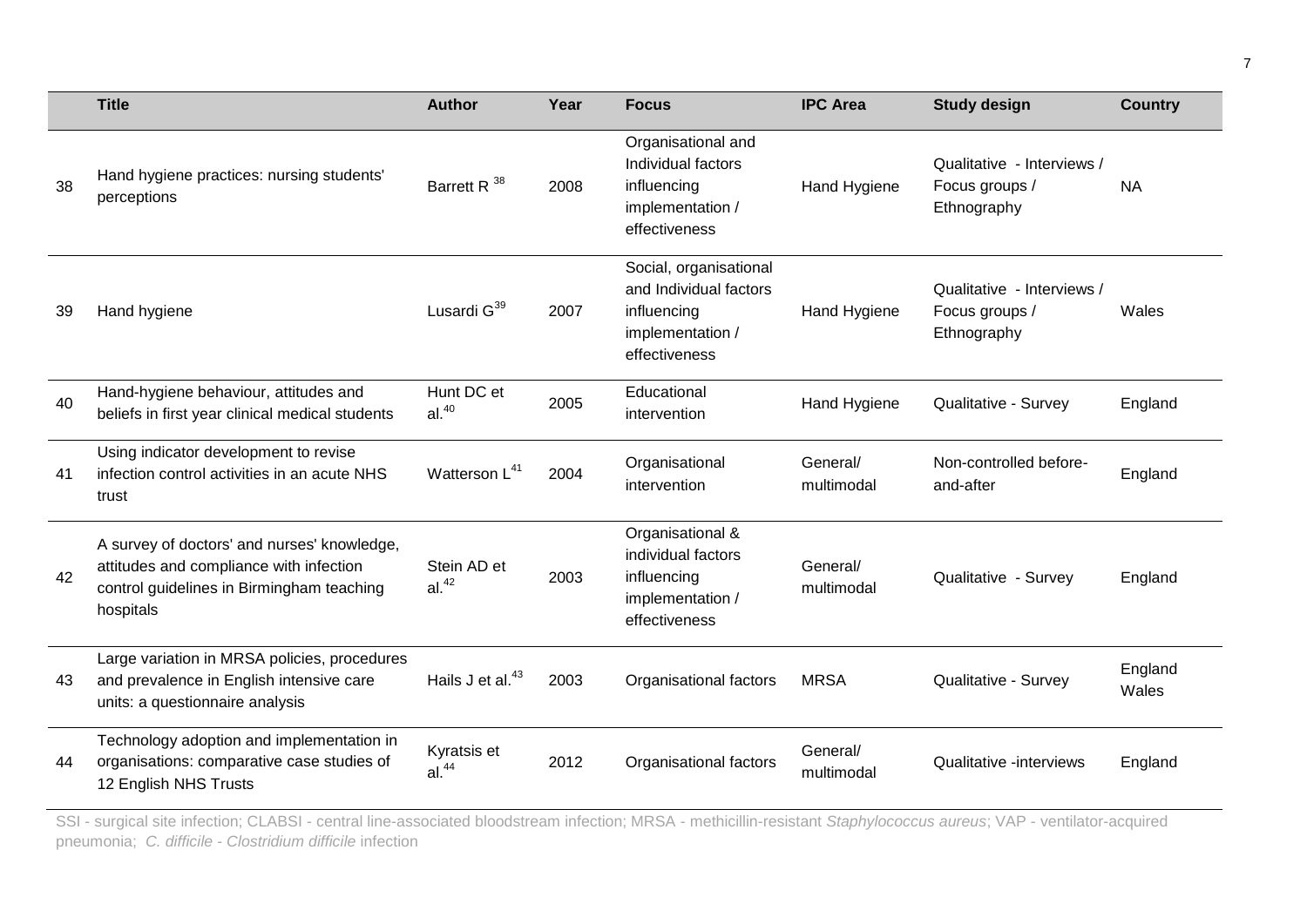|    | Title                                                                                                                                 | <b>Author</b>                      | Year | <b>Focus</b>                   | <b>IPC Area</b> | <b>Study design</b>                 | <b>Country</b> |
|----|---------------------------------------------------------------------------------------------------------------------------------------|------------------------------------|------|--------------------------------|-----------------|-------------------------------------|----------------|
| 45 | Marketing hand hygiene in hospitals - A case<br>study                                                                                 | Gopal GJ <sup>45</sup>             | 2002 | Campaign                       | Hand Hygiene    | Non-controlled before-<br>and-after | England        |
| 46 | Evaluation of a patient-empowering hand<br>hygiene programme in the UK                                                                | McGuckin M et<br>al. <sup>46</sup> | 2001 | Patient involvement            | Hand Hygiene    | Non-controlled before-<br>and-after | England        |
| 47 | Activity of a dry mist hydrogen peroxide<br>system against environmental Clostridium<br>difficile contamination in elderly care wards | Shapey S et<br>al. <sup>47</sup>   | 2008 | Organisational<br>intervention | C. difficile    | Controlled before-and-<br>after     | England        |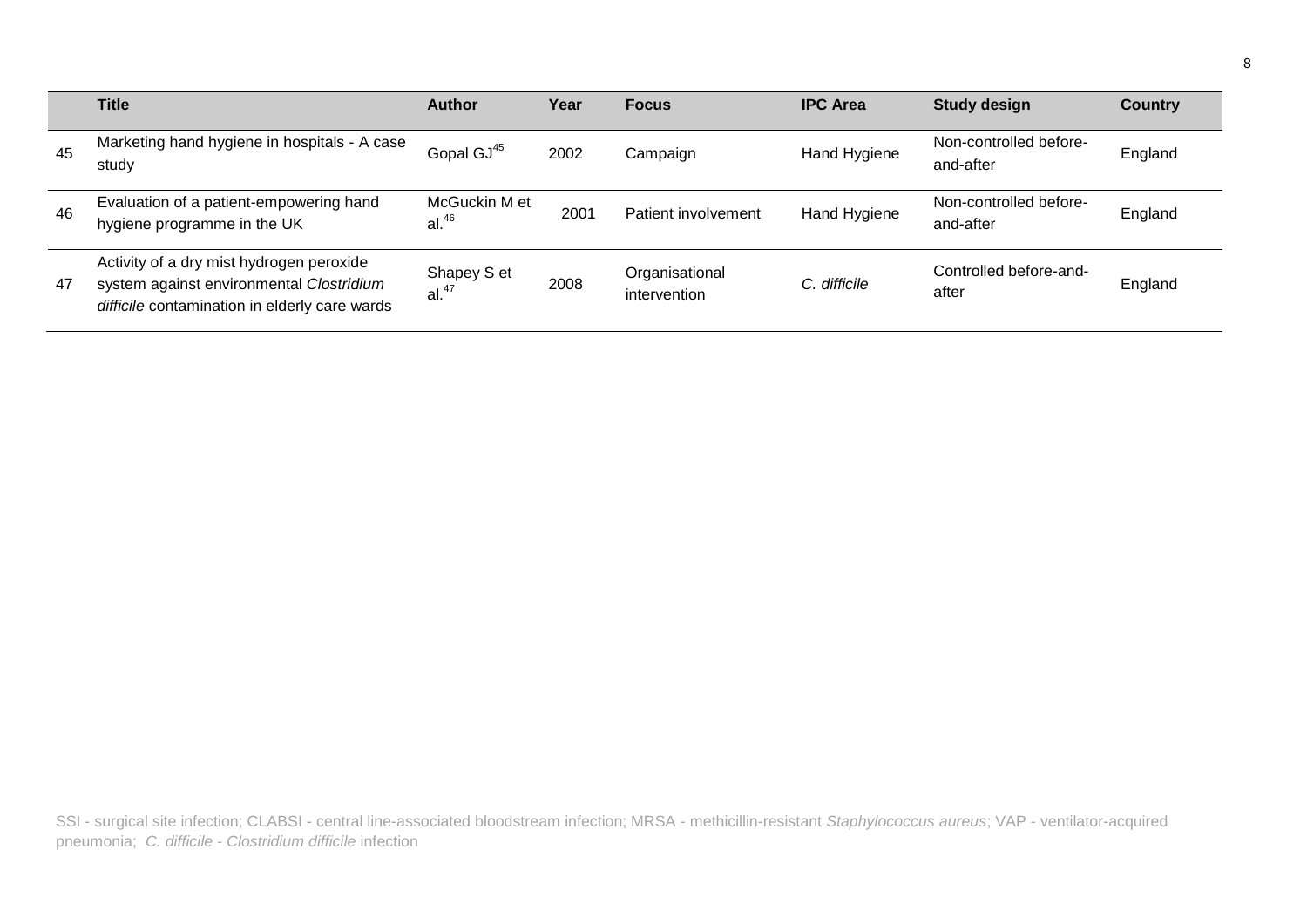## References

- 1. Tanner J, Padley W, Davey S, Murphy K, Brown B. Patient narratives of surgical site infection: implications for practice. *J Hosp Infect*. 2013;83(1):41-45. doi:10.1016/j.jhin.2012.07.025.
- 2. Dixon-Woods M, 1, Leslie M, et al. What Counts? An Ethnographic Study of Infection Data Reported to a Patient Safety Program. *Milbank Q*. 2012;86(4):529-532. doi:10.1111/j.1468-0009.2008.00538.x.
- 3. Johnson B, Starks I, Bancroft G, Roberts PJ. The effect of care bundle development on surgical site infection after hemiarthroplasty: an 8-year review. *J Trauma Acute Care Surg*. 2012;72(5):1375-1379. doi:10.1097/TA.0b013e318245267c.
- 4. Stone SP, Fuller C, Savage J, Cookson B, Hayward A, Cooper B et al. Evaluation of the national Cleanyourhands campaign to reduce Staphylococcus aureus bacteraemia and Clostridium difficile infection in hospitals in England and Wales by improved hand hygiene: four year, prospective, ecological, interrupted time series stud. *BMJ*. 2012;344.
- 5. Lawes T, Edwards B, López-Lozano J-M, Gould I. Trends in Staphylococcus aureus bacteraemia and impacts of infection control practices including universal MRSA admission screening in a hospital in Scotland, 2006-2010: retrospective cohort study and time-series intervention analysis. *BMJ Open*. 2012;2(3). doi:10.1136/bmjopen-2011-000797.
- 6. Reilly JS, Stewart S, Christie P, et al. Universal screening for meticillin-resistant Staphylococcus aureus in acute care: risk factors and outcome from a multicentre study. *J Hosp Infect*. 2012;80(1):31-35. doi:10.1016/j.jhin.2011.09.008.
- 7. Benning A, Dixon-Woods M, Nwulu U, et al. Multiple component patient safety intervention in English hospitals: controlled evaluation of second phase. *BMJ*. 2011;342(feb03 1):d195-d195. Available at: http://www.bmj.com/cgi/doi/10.1136/bmj.d195.
- 8. Pinto A, Burnett S, Benn J, et al. Improving reliability of clinical care practices for ventilated patients in the context of a patient safety improvement initiative. *J Eval Clin Pract*. 2011;17(1):180-187. doi:10.1111/j.1365-2753.2010.01419.x.
- 9. Bloomfield J, Roberts J, While A. The effect of computer-assisted learning versus conventional teaching methods on the acquisition and retention of handwashing theory and skills in pre-qualification nursing students: a randomised controlled trial. *Int J Nurs Stud*. 2010;47(3):287-294. doi:10.1016/j.ijnurstu.2009.08.003.
- 10. Willis-Owen C a, Subramanian P, Kumari P, Houlihan-Burne D. Effects of "bare below the elbows" policy on hand contamination of 92 hospital doctors in a district general hospital. *J Hosp Infect*. 2010;75(2):116-119. doi:10.1016/j.jhin.2009.12.013.
- 11. Burnett E, Lee K, Rushmer R, Ellis M, Noble M, Davey P. Healthcare-associated infection and the patient experience : a qualitative study using patient interviews. *J Hosp Infect*. 2010;74(1):42-47. doi:10.1016/j.jhin.2009.07.027.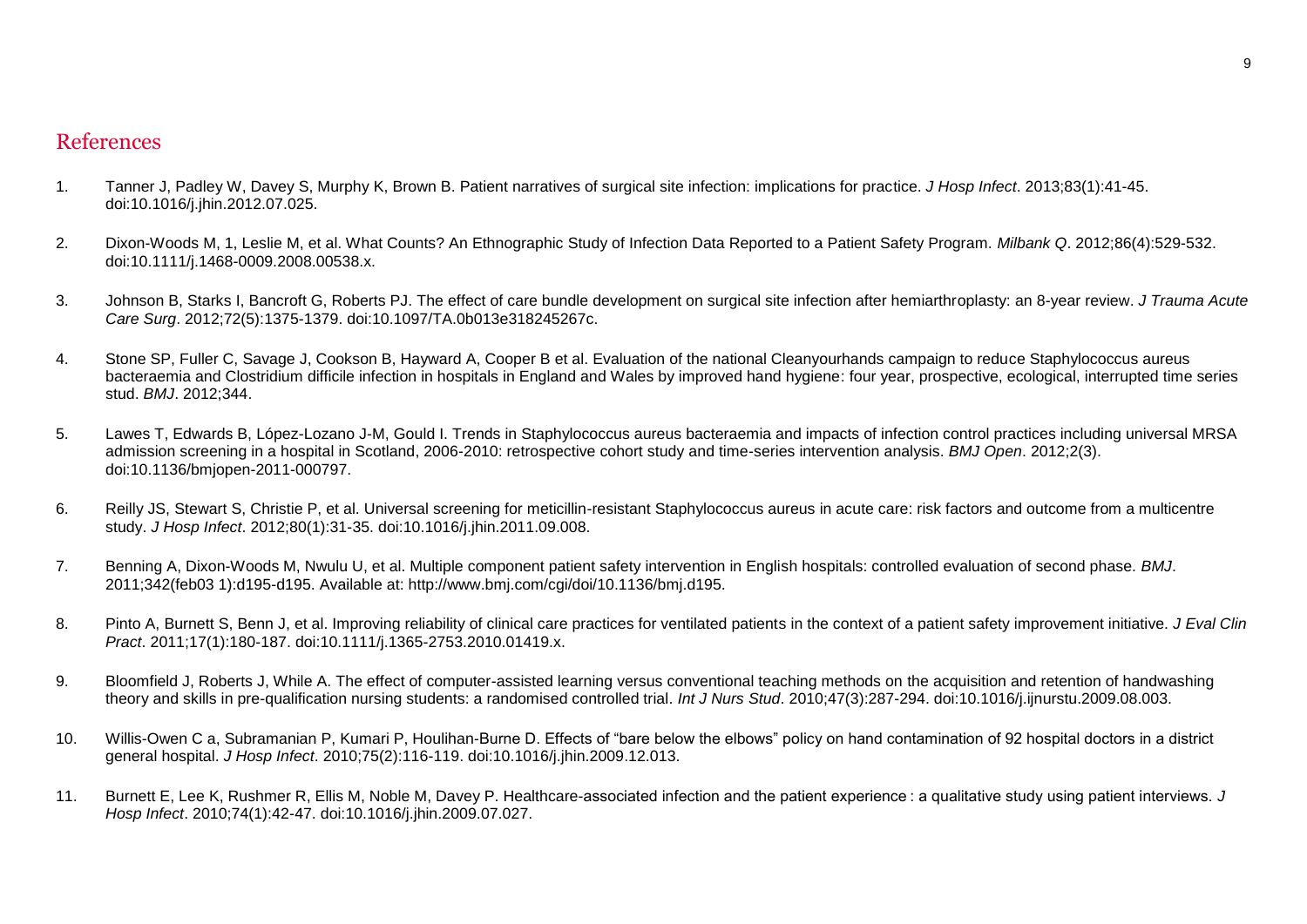- 12. Hawe CS, Ellis KS, Cairns CJS, Longmate A. Reduction of ventilator-associated pneumonia: active versus passive guideline implementation. *Intensive Care Med*. 2009;35(7):1180-1186. doi:10.1007/s00134-009-1461-0.
- 13. Currie G, Koteyko N, Nerlich B. the Dynamics of Professions and Development of New Roles in Public Services Organizations: the Case of Modern Matrons in the English Nhs. *Public Adm*. 2009;87(2):295-311. doi:10.1111/j.1467-9299.2009.01755.x.
- 14. Curran E, Harper P, Loveday H, et al. Results of a multicentre randomised controlled trial of statistical process control charts and structured diagnostic tools to reduce ward-acquired meticillin-resistant Staphylococcus aureus: the CHART Project. *J Hosp Infect*. 2008;70(2):127-135. doi:10.1016/j.jhin.2008.06.013.
- 15. Crawford P, Brown B. Soft authority: ecologies of infection management in the working lives of modern matrons and infection control staff. *Sociol Health Illn*. 2008;30(5):756-771. doi:10.1111/j.1467-9566.2008.01086.x.
- 16. Hunter J, Annadurai S, Rothwell M. Diagnosis, management and prevention of ventilator-associated pneumonia in the UK. *Eur J Anaesthesiol*. 2007;24(11):971-977. doi:10.1017/S0265021507001123.
- 17. Howie AJ RS. Bed occupancy and incidence of Methicillin-resistant Staphylococcus aureus infection in an intensive care unit. *Anaesthesia*. 2008;63(10):1070-1073.
- 18. Morgan M, Black J, Bone F, et al. Clinician-led surgical site infection surveillance of orthopaedic procedures: a UK multi-centre pilot study. *J Hosp Infect*. 2005;60(3):201-212. Available at: http://libezproxy.open.ac.uk/login?url=http://search.ebscohost.com/login.aspx?direct=true&db=cin20&AN=2009113646&site=ehostlive&scope=site.
- 19. Schelenz S, Tucker D, Georgeu C, et al. Significant reduction of endemic MRSA acquisition and infection in cardiothoracic patients by means of an enhanced targeted infection control programme. *J Hosp Infect*. 2005;60(2):104-110. doi:10.1016/j.jhin.2004.11.020.
- 20. MacDonald a, Dinah F, MacKenzie D, Wilson a. Performance feedback of hand hygiene, using alcohol gel as the skin decontaminant, reduces the number of inpatients newly affected by MRSA and antibiotic costs. *J Hosp Infect*. 2004;56(1):56-63. doi:10.1016/S0195-6701(03)00293-7.
- 21. Croxson B, Allen P, Roberts J a, Archibald K, Crawshaw S, Taylor L. The funding and organization of infection control in NHS hospital trusts: a study of infection control professionals' views. *Health Serv Manage Res*. 2003;16(2):71-84. doi:10.1258/095148403321591393.
- 22. Wilson JA Coello R, Charlett A, Pearson A WVP. A user evaluation of the Nosocomial Infection National Surveillance System: surgical site infection module. *J Hosp Infect*. 2002;52(2):114-121.
- 23. Curran ET, Benneyan JC HJ. Controlling Methicillin‐Resistant Staphylococcus aureus: a feedback approach usingannotated statistical process control charts. *Infect Control Hosp Epidemiol*. 2002;23(1):13-18.
- 24. Ahmad R, Kyratsis Y, Holmes A. When the user is not the chooser: learning from stakeholder involvement in technology adoption decisions in infection control. *J Hosp Infect*. 2012;81(3):163-168. doi:10.1016/j.jhin.2012.04.014.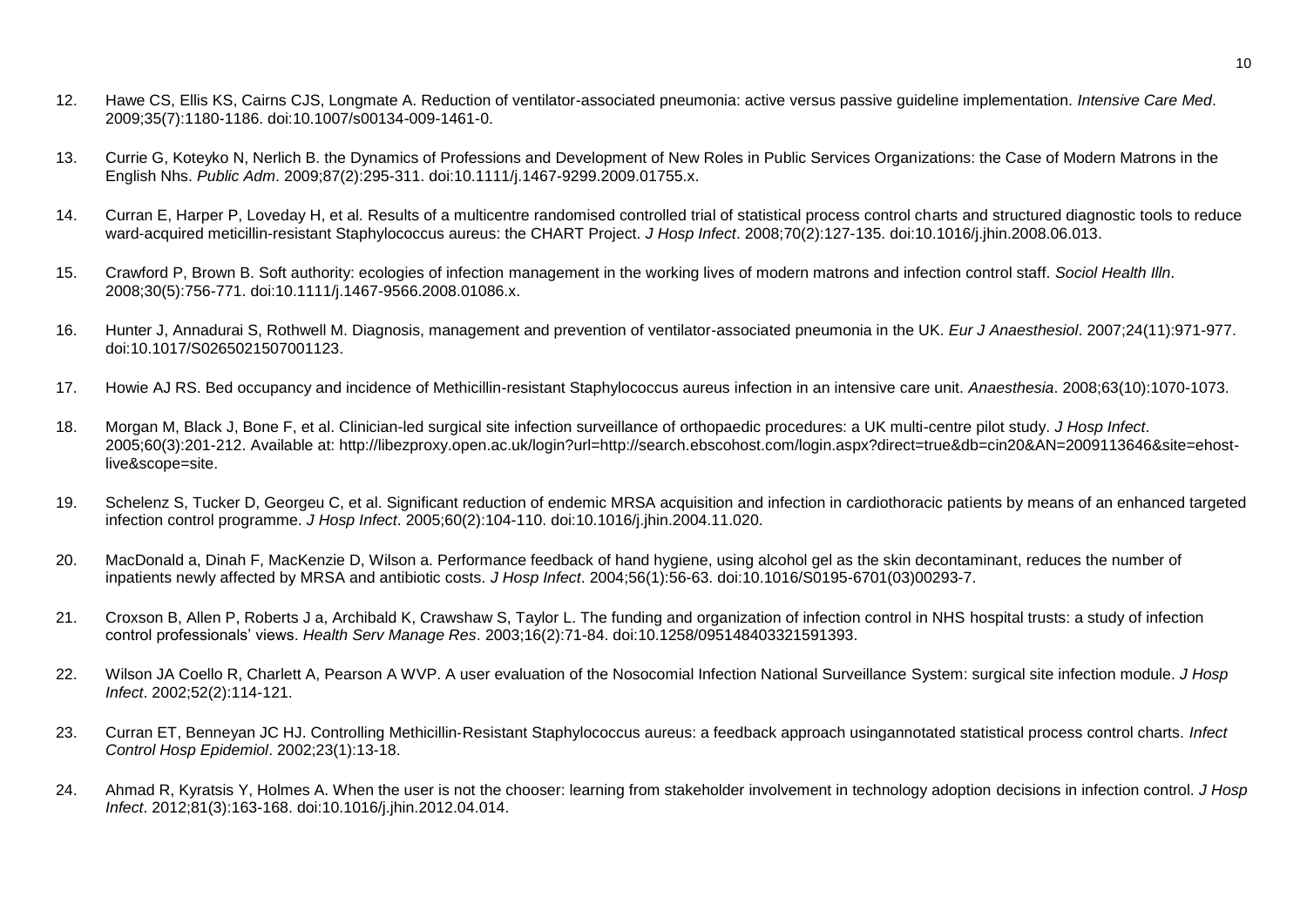- 25. Rampling a, Wiseman S, Davis L, et al. Evidence that hospital hygiene is important in the control of methicillin-resistant Staphylococcus aureus. *J Hosp Infect*. 2001;49(2):109-116. doi:10.1053/jhin.2001.1013.
- 26. Stockley JM Thomlinson DF, Constantine CE ARM. A district general hospital's method of post-operative infection surveillance including post-discharge follow-up, developed over a five-year period. *J Hosp Infect*. 2001;49(1):48-54.
- 27. Guleri A, Kehoe A, Hartley J, et al. The costs and benefits of hospital MRSA screening. 2011;17(2):64-71.
- 28. Ward DJ. Attitudes towards infection prevention and control: an interview study with nursing students and nurse mentors. *BMJ Qual Saf*. 2012;21(4):301-306. doi:10.1136/bmjqs-2011-000360.
- 29. Fuller C, Michie S, Savage J, et al. The Feedback Intervention Trial (FIT)--improving hand-hygiene compliance in UK healthcare workers: a stepped wedge cluster randomised controlled trial. *PLoS One*. 2012;7(10):e41617-e41617. doi:10.1371/journal.pone.0041617.
- 30. Pittet D, Panesar SS, Wilson K, et al. Involving the patient to ask about hospital hand hygiene: a National Patient Safety Agency feasibility study. *J Hosp Infect*. 2011;77(4):299-303. doi:10.1016/j.jhin.2010.10.013.
- 31. Randle J, Clarke M. Infection control nurses' perceptions of the Code of Hygiene. *J Nurs Manag*. 2011;19(2):218-225. doi:10.1111/j.1365-2834.2010.01147.x.
- 32. C. D. Infection-free surgery: how to improve hand-hygiene compliance and eradicate methicillin-resistant Staphylococcus aureus from surgical wards. *Ann R Coll Surg Engl*. 2010;92:316-319.
- 33. Cole M. Exploring the hand hygiene competence of student nurses: a case of flawed self assessment. *Nurse Educ Today*. 2009;29(4):380-388. doi:10.1016/j.nedt.2008.10.010.
- 34. Howard DPJ Sen S, Shah A, Daurka J, Bird R, Loh A, Howard A WC. A simple effective clean practice protocol significantly improves hand decontamination and infection control measures in the acute surgical setting. *Infection*. 2009;37(1):34-38.
- 35. Gould D. The matron's role in acute National Health Service trusts. *J Nurs Manag*. 2008;16(7):804-812. doi:10.1111/j.1365-2834.2008.00880.x.
- 36. Koteyko N, Carter R. Discourse of "transformational leadership" in infection control. *Health (London)*. 2008;12(4):479-499. doi:10.1177/1363459308094421.
- 37. Brown B, Crawford P, Nerlich B, Koteyko N. The habitus of hygiene: discourses of cleanliness and infection control in nursing work. *Soc Sci Med*. 2008;67(7):1047- 1055. doi:10.1016/j.socscimed.2008.06.016.
- 38. Barrett R, Randle J. Hand hygiene practices: nursing students' perceptions. *J Clin Nurs*. 2008;17(14):1851-1857. doi:10.1111/j.1365-2702.2007.02215.x.
- 39. Lusardi G. Hand hygiene. *Nurs Manag (Harrow)*. 2007;14(6):26-33. Available at: http://www.ncbi.nlm.nih.gov/pubmed/17966210.